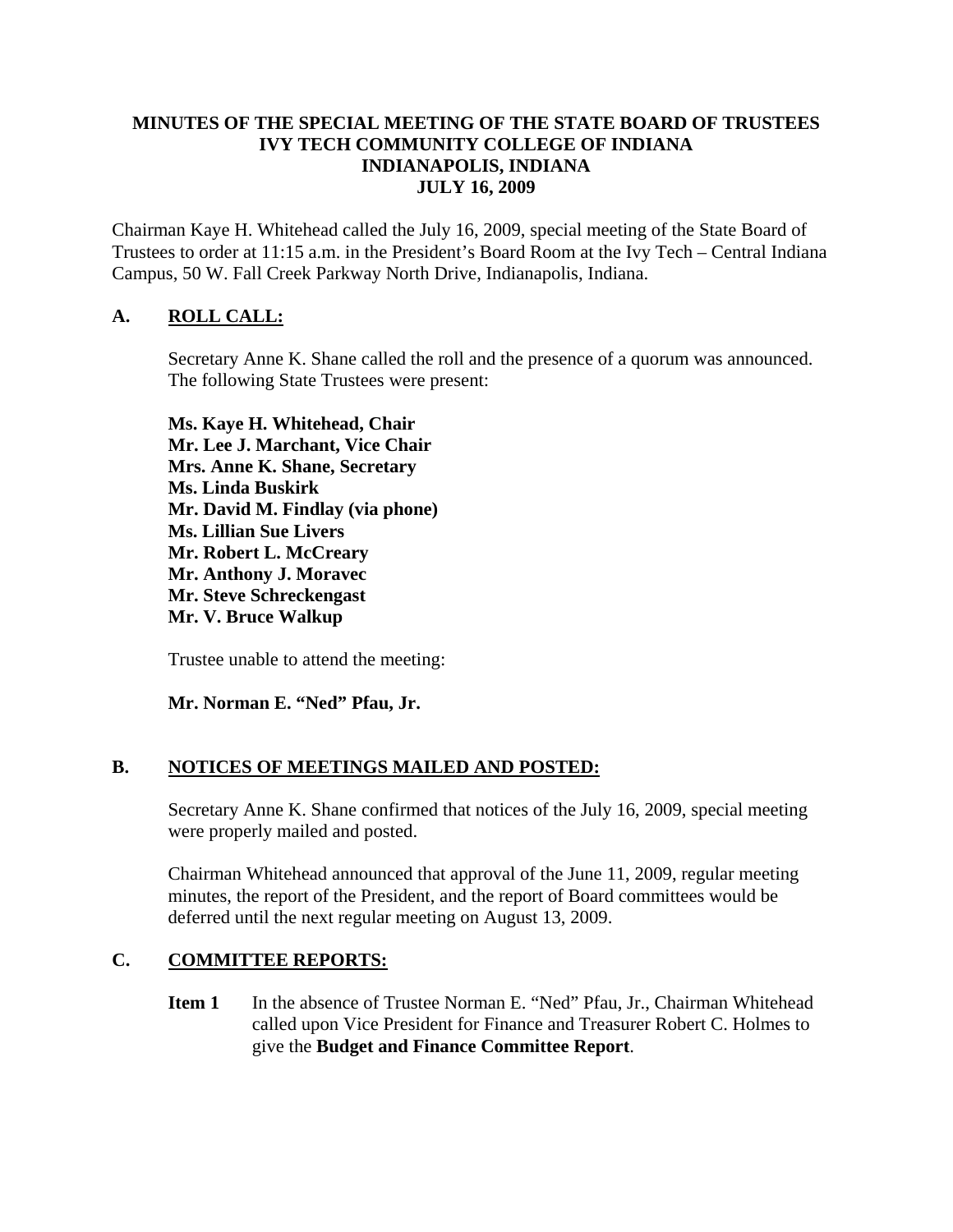Vice President Holmes first recognized Mark Husk, Assistant Treasurer; and Janice Hoffman, Budget Officer, for all of their efforts in putting together the College's budget and then explained that his presentation would address the first two resolutions on today's agenda: **Resolution Numbers 2009-28 and 2009-29**. He said that the budget and student fee proposals discussed today are consistent with discussions at both the April and June State Trustees meetings. They are also consistent with the findings of KPMG that were shared with the Board last December. Vice President Holmes then reviewed in detail PowerPoint slides that depicted the state operating and capital appropriations recently approved by the Indiana General Assembly as well as the revenue and expenditure projections for the 2009-10 internal operating budget. Tuition and student fee rates were compared with other state institutions and over time.

- Vice President Holmes explained that **Resolution Number 2009-28** establishes the student fee rates for 2009-10 and 2010-11. After careful consideration of budgetary needs, a tuition increase of 4.9% is recommended for in-state students. This translates to increases of \$69.75 in 2009-10 and \$73.50 in 2010-11 per semester for a student taking 15 credit hours per semester for both 2009-10 and 2010-11. The average Ivy Tech student taking 8 credit hours per semester will have an increase of \$37.20 per semester in 2009-10 and \$39.20 per semester in 2010-11. In addition, the technology fee would increase by \$10 per semester to \$50 in 2009-10 and \$60 per semester in 2010-11. A separate \$15.00 per credit hour charge in 2009-10 and \$20.00 for 2010-11 for Internet-based distance education courses only is also recommended. He asked if anyone had any questions; there were none. Trustee V. Bruce Walkup made the motion to approve **Resolution Number 2009-28, Approval of Student Fee Rates for Fiscal Years 2009-2011**, and Trustee Lee J. Marchant seconded the motion. Chairman Whitehead called for a vote and nine trustees voted in favor of the motion; Trustee Robert L. McCreary voted in opposition of the motion. The motion carried.
- Vice President Holmes explained that **Resolution Number 2009-29** approves the internal operating budget for the College for the 2009-2010 fiscal year. The general fund unrestricted operating revenue estimate for the 2009-2010 fiscal year, as recommended by the administration, totals \$437,208,645. The Vice President for Finance and Treasurer, as directed by the President, shall affect a reduction or increase to these budget allocations as necessary in order to maintain a balanced budget for the fiscal year. Such action may occur whenever it is determined that budgeted revenue is not being collected as has been projected, or to adjust for a significant shift in enrollment between regions or sites, or to adjust for changes in other income. Trustee Anthony J. Moravec made the motion to approve **Resolution Number 2009-29, Approval of the College 2009-10 Fiscal Year Internal Operating Budget**, and Trustee Shane seconded the motion. Trustee Shane said that she will be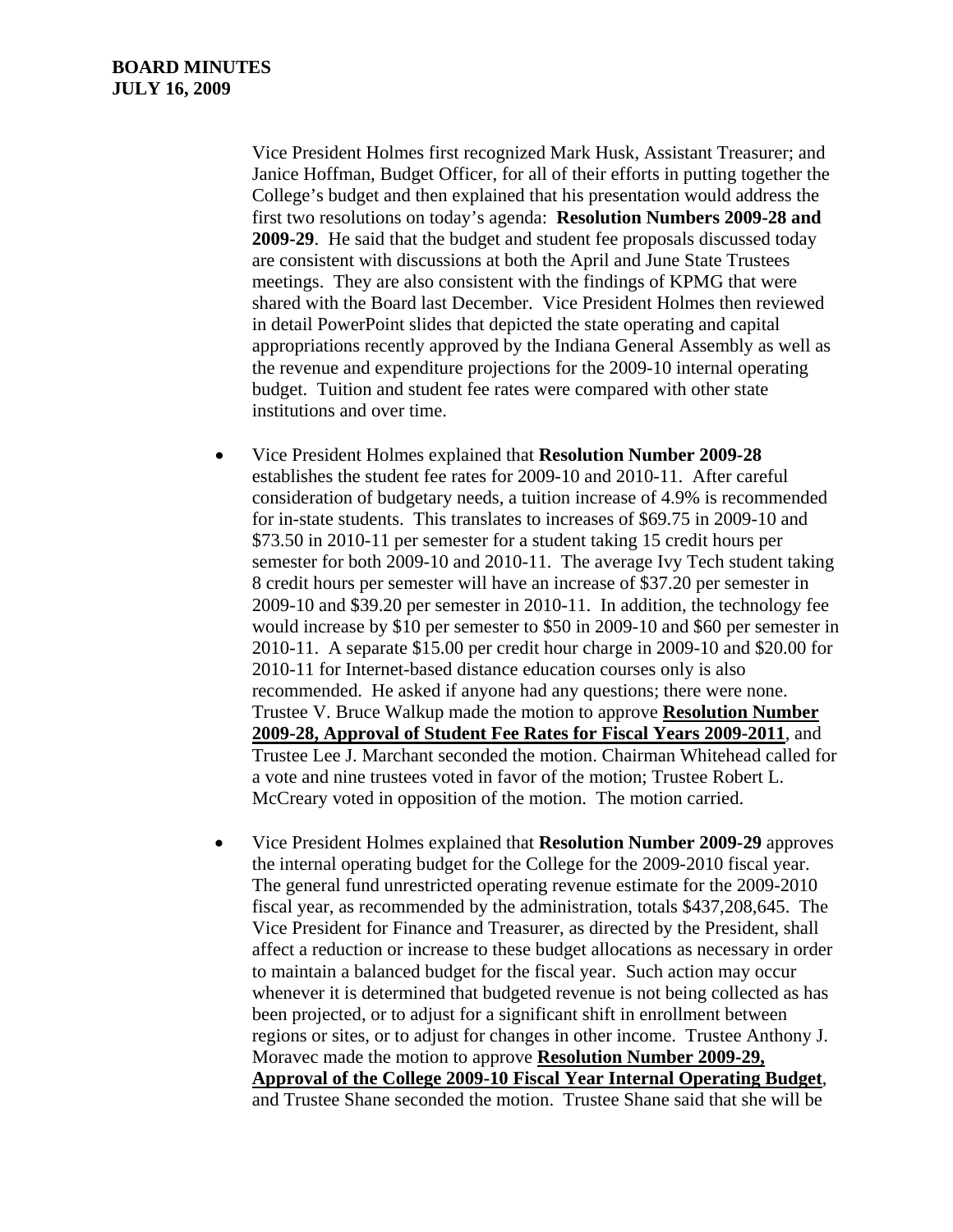voting to approve the College budget because she thinks that it is a good sign that so much of the savings that have been realized and the increased student fees are going to applied to the hiring of full-time faculty. Chairman Whitehead called for a vote and nine trustees voted in favor of the motion; Trustee Robert L. McCreary voted in opposition to the motion. The motion carried by a majority vote.

- Vice President Holmes explained that **Resolution Number 2009-30** is for a contract for consulting services for the statewide capital campaign with a firm that has already been utilized for the feasibility study. He asked Vice President for Development Joyce Rogers for additional background. Vice President Rogers explained that similar contracts have not come to the Board because the regions have traditionally paid for these out of their own regional budgets and the cost for individual regional contracts have not reached the expenditure threshold that requires Board approval. She explained that Ivy Tech will save over 30 percent by consolidating the services for eight of the regional campaigns into one contract. Trustee Buskirk applauded Vice President Rogers' efforts and said that this is a milestone for the future of the College. Trustee Steve Schreckengast made the motion to approve **Resolution Number 2009-30, Approval of a Contract for Consulting Services for Ivy Tech's Return on Investment (ROI) Fundraising Campaign**, and Trustee McCreary seconded the motion. The motion carried unanimously.
- **Item 2** Chairman Whitehead called on Assistant Vice President for Facilities Planning Dick Tully to give the **Buildings, Grounds, and Capital Committee Report**.
	- Assistant Vice President Tully explained that the Ivy Tech Anderson campus is in need of additional instructional space due to significant enrollment increases. A large portion of the Ebbertt Education Center is available for rent from the Anderson Community School Corporation and is sufficiently large that two smaller leases can be terminated and those programs moved to the Ebbertt Building. Assistant Vice President Tully also explained that the building may need additional renovations that had not yet been fully evaluated. President Snyder added that since a lease agreement with Ebbertt Education Center has not yet been negotiated or signed, the resolution should be amended to the effect that we could terminate the lease negotiation if the renovations prove to be too costly. It was suggested that an additional paragraph be added at the end of **Resolution Number 2009-31** stating "Be it further resolved, that if said lease cannot be successfully negotiated the State Trustees do hereby authorize and direct the President and any other appropriate, designated College employee to negotiate an expansion and extension of the lease agreement with EIC not to exceed \$105,000 per year for a term not to exceed five years." Trustee Shane called the question and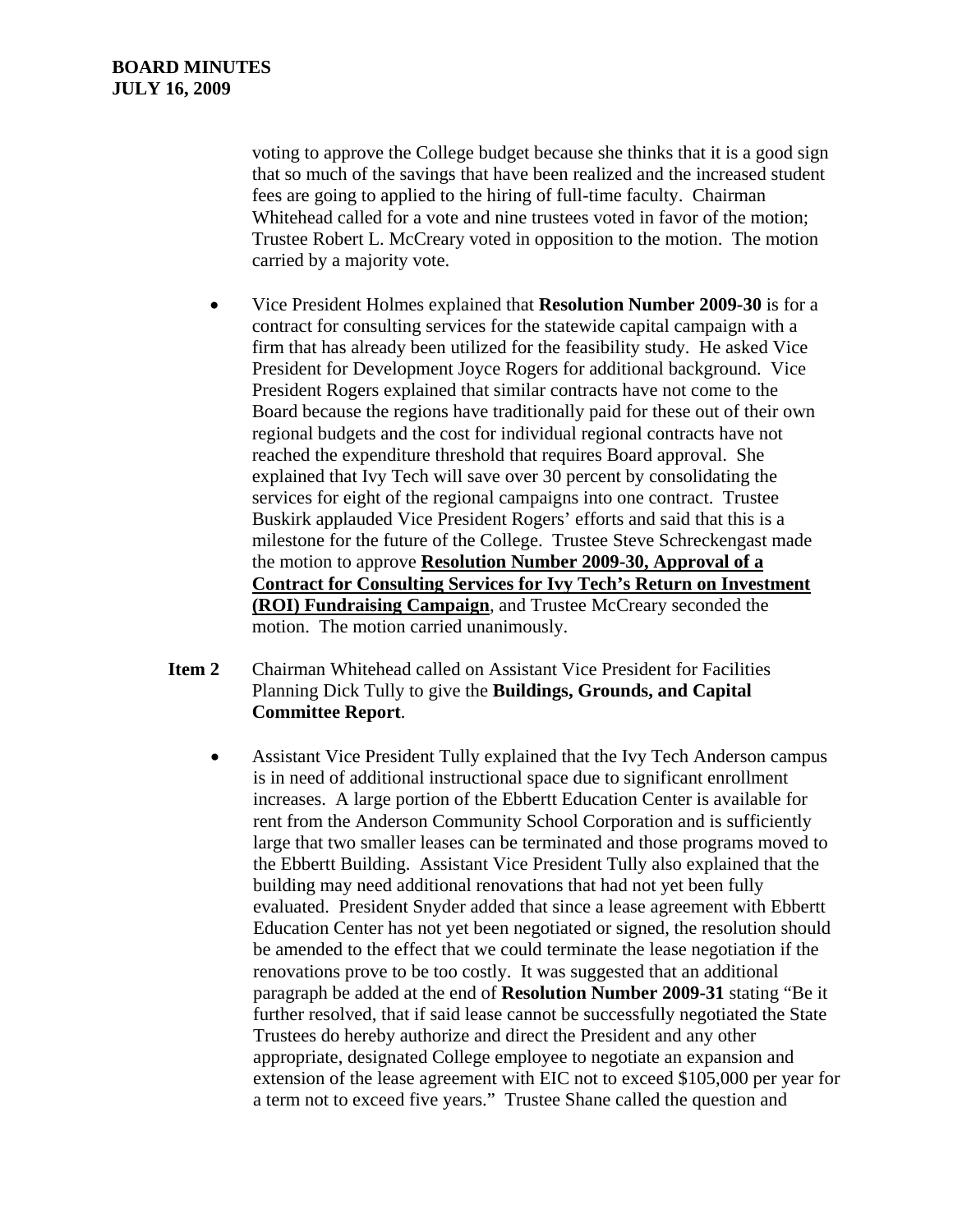moved that the trustees vote in support of the resolution including the amendment as read. Trustee McCreary seconded the motion. Chairman Whitehead called for a vote to approve **Resolution Number 2009-31, Approval of a Lease Agreement for the Ebbertt Education Center, Region 6/East Central** as amended. The trustees voted unanimously in favor of the resolution as amended.

• Assistant Vice President Tully explained that he would address the next two resolutions, **Resolution Numbers 2009-32 and 2009-33** at the same time. He explained that the long-range planning for the new Elkhart campus includes the need for additional facilities and parking and therefore the need to acquire properties in the vicinity of the campus. One of the properties within the land acquisition plan for the new campus at 22259 County Road 18 between the new Elkhart campus and County Road 18 is available for purchase from Arvel and Dianne Osborne for \$140,000. Another property within the land acquisition plan for the new campus at lot 14 in Eastmore Estates, Concord Township, Elkhart County between the new Elkhart campus and County Road 18 is available for purchase from the Thomas Corson Trust for \$18,000.

Trustee Findlay made the motion to approve **Resolution Number 2009-32, Approval to Purchase 0.941 Acres of Improved Land at 22259 County Road 18 in Elkhart County, Region 2/North Central**, and Trustee Lillian Sue Livers seconded the motion. The motion carried unanimously.

Trustee Findlay made the motion to approve **Resolution Number 2009-33, Approval to Purchase 0.495 Acres of Unimproved Land at Lot 14 in Eastmore Estates, Concord Township, Elkhart County, Region 2/North Central**, and Trustee Shane seconded the motion. Trustee Findlay added that he is hearing many positive comments and appreciation about Ivy Tech's presence in this part of the state. Trustee Shane called the question, and Chairman Whitehead called for a vote on the motion to approve **Resolution Number 2009-33**. The motion carried unanimously.

#### **D. OLD BUSINESS:**

Chairman Whitehead called for old business, and there was none.

#### **E. NEW BUSINESS:**

Chairman Whitehead called for new business, and there was none.